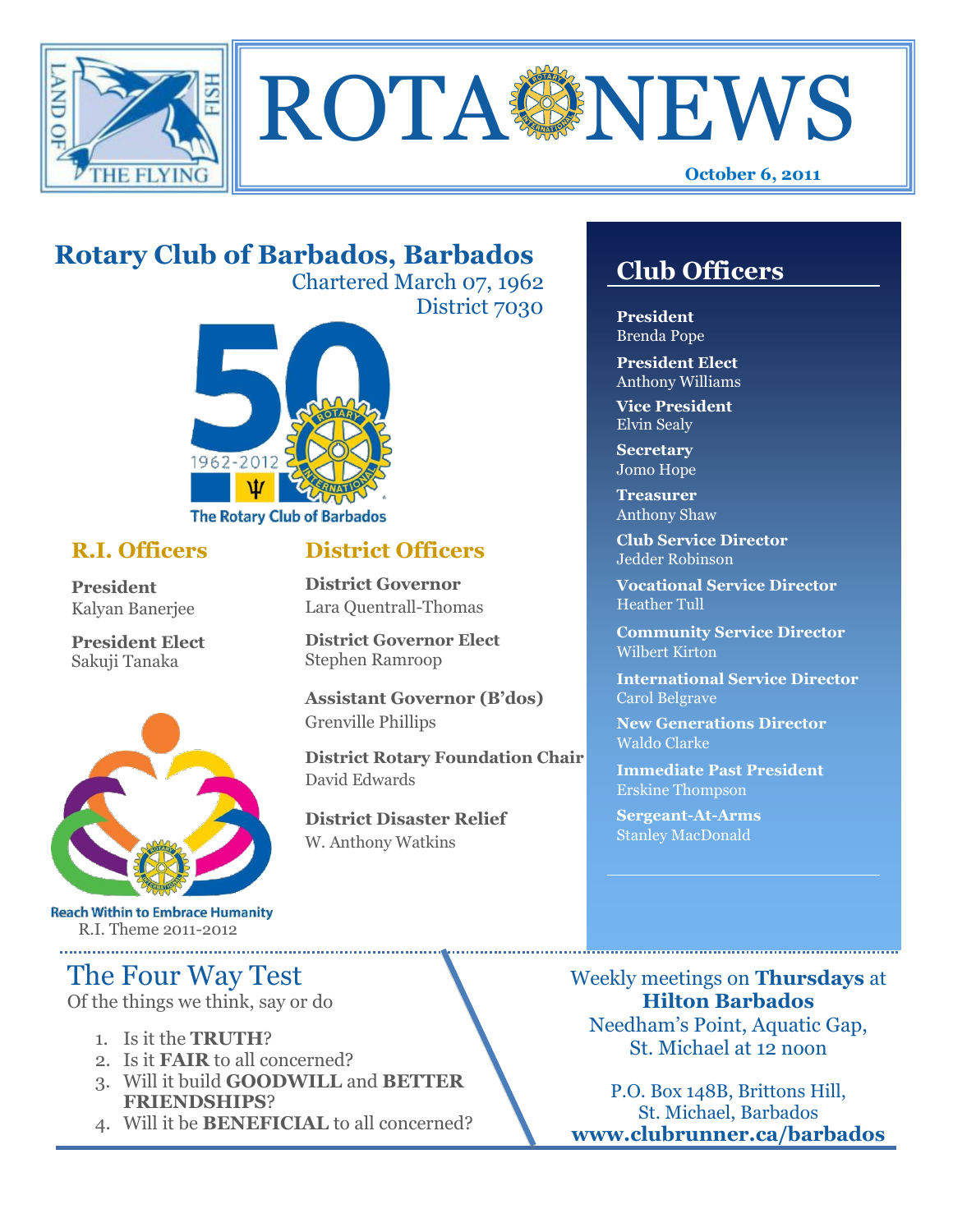



 *Dr. Henrick Ellis*

Special thanks to Dr. Henrick Ellis, former Chairman of the National HIV AIDS Commission, who was the guest speaker at last week's meeting for his informative presentation on "HIV in the Workplace".

Dr. Ellis noted that as of June 2011 it had been 30 years since the advent of HIV/AIDS in Barbados. He acknowledged that we needed to be aware of how the virus is transmitted in order to help prevent the spread of the disease. He further noted that the three main ways of contracting HIV/AIDS was through sexual transmission, transmission through blood or mother-to-child transmission.

Over the years there has been a widening pool of persons living with HIV/AIDS in Barbados and many persons are in fear of coming forward because of the stigma associated with the disease, we must be aware of the stigma and remove it.

In today's world many persons suffer with HIV/AIDS and this has impacted on the workforce. Statistics show that in Barbados persons contracting the disease are in the age group of  $15 - 49$  years and this has impacted the workforce through:

- *Increased cost due to absenteeism and turnover*
- *Low morale as a result of stigma associated with the disease*
- *Low Productivity*

Dr. Ellis stated that there is currently no cure for HIV/AIDS but there is hope for persons living with the disease due to the improvement of treatment. The rate of incidence suggests that risky behaviour practices are not changing which signals the need for continued condom promotion, among other things. One of the ways which we can reduce the spread of the disease is through education and information dissemination, other ways of reducing the spread of HIV /AIDS are:

- *Abstinence*
- *Practicing Safe sex*
- *Curtail drug use and avoid the sharing of needles*

## **Feature Photo**

### **"Sunset with the Seniors"**



*In the above photo is a senior citizen playing the guitar.*

*This week's feature photo was taken from the "Sunset with the Seniors" event which was held Saturday, October 1, 2011.*

#### **REMINDER**

#### **DISTRICT CONFERENCE CRUISE**



**5 Nights in the Western Caribbean**

**Monday 2nd to Saturday 7th, April 2012**

**Cruise Fee Deposit of USD\$100 Payment deadline has been extended to November 15th 2011**

**ONLY 28 CABINS LEFT IN THE RESERVED SECTION**

Go to "District Conference 2012" at **www.rotarydistrict7030.org** for further details!

## **Meeting Details**

At our Fellowship Meeting held on Thursday, September 29th, 2011.

#### Sgt-at-Arms: **Vic Fernandes**

- Fines \$165.75
- Raffles \$69.60
- Attendance 48%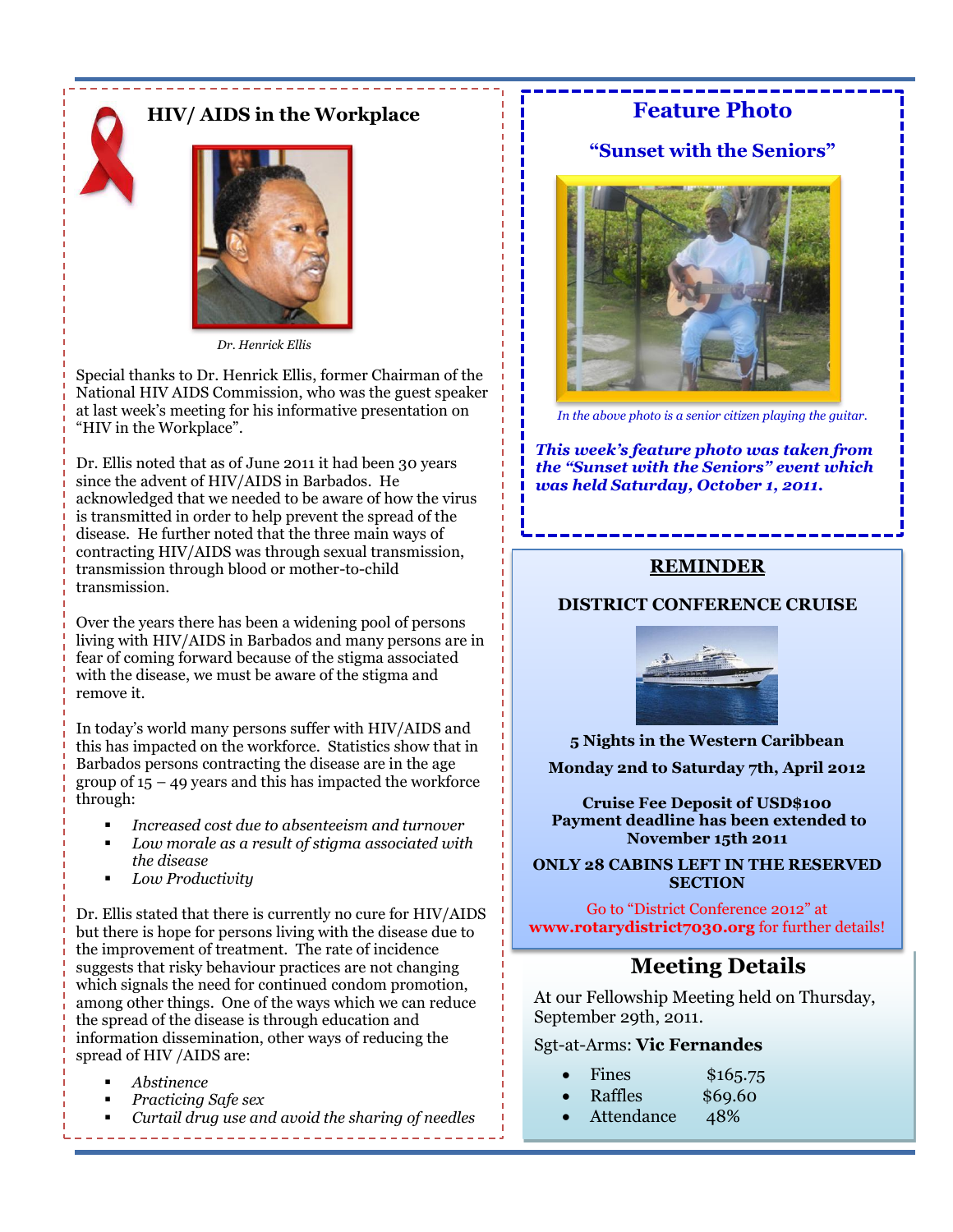### **October-Vocational Service Month**



*Student learning Automotive Engineering* 

Every October, Rotarians are encouraged to focus their attention on vocational service. Vocational Service Month is an opportunity to begin year-long vocational service activities, ranging from Rotary discussions to awards to community projects.

Vocational Service is one of Rotary's Four Avenues of Service. Vocational Service calls every Rotarian to:

- Aspire to high ethical standards in their occupation;
- Recognize the worthiness of all useful occupations, and;
- Contribute their vocational talents to the problems and needs of society.

One of the central goals of Vocational Service is to promote and advance Rotary's high ethical standards. Two useful tools Rotarians have to assess these standards are **[The Four-Way Test](http://www.rotary.org/en/AboutUs/RotaryInternational/GuidingPrinciples/Pages/ridefault.aspx)** and **[The Declaration of](http://www.rotary.org/RIdocuments/en_pdf/200en.pdf)  [Rotarians in Business and Professions](http://www.rotary.org/RIdocuments/en_pdf/200en.pdf)**.

Several of RI's programs offer opportunities to exercise Vocational Service, including:

**[Rotary Volunteers:](http://www.rotary.org/en/ServiceAndFellowship/ProjectResources/FindingVolunteers/Pages/ridefault.aspx)** *put your vocational talents to work on a service project*

**[Rotary Fellowships:](http://www.rotary.org/en/ServiceAndFellowship/Fellowship/GlobalNetworkingGroups/Pages/ridefault.aspx)** *start or join a vocational fellowship group*

**[RYLA](http://www.rotary.org/en/StudentsAndYouth/YouthPrograms/RotaryYouthLeadershipAwards%28RYLA%29/Pages/ridefault.aspx)**: *teach young people leadership skills*

**[Rotary Friendship Exchange](http://www.rotary.org/en/ServiceAndFellowship/Fellowship/RotaryFriendshipExchange/Pages/ridefault.aspx)**: *conduct vocational exchanges with Rotarians*

### **SOME ROTARY "FIRSTS"**

#### **Did you know that?**

- *The first Rotary club meeting was in Chicago, Illinois, on 23 February 1905.*
- *The first regular luncheon meetings were in Oakland, California, chartered in 1909.*
- *The first Rotary convention was in Chicago in 1910.*
- *The first Rotary club outside of the United States was chartered in Winnipeg, Manitoba, Canada, in 1910.*
- *The first Rotary club outside of North America was chartered in Dublin, Ireland, in 1911.*
- *The first Rotary club in a non-Englishspeaking country was in Havana, Cuba, in 1916.*
- *The first Rotary club in South America was chartered in Montevideo, Uruguay, in 1918.*
- *The first Rotary club in Asia was chartered in Manila, Philippines, in 1919.*
- *The first Rotary club in Africa was chartered in Johannesburg, South Africa, in 1921.*
- *The first Rotary club in Australia was chartered in Melbourne in 1921. (Original idea from "Scandal Sheet")*

## **"On the Lighter Side"**

#### *Life Insurance*

*Mary was discussing the various aspects and possible outcome of the insurance policy with the clerk at the Insurance Agency.* 



*During the discussion, she asked. "Suppose I take the life insurance for my husband today for a million dollars, and tomorrow he dies? What will I get?"* 

*The clerk eyed her suspiciously and replied, "Probably a life sentence.*